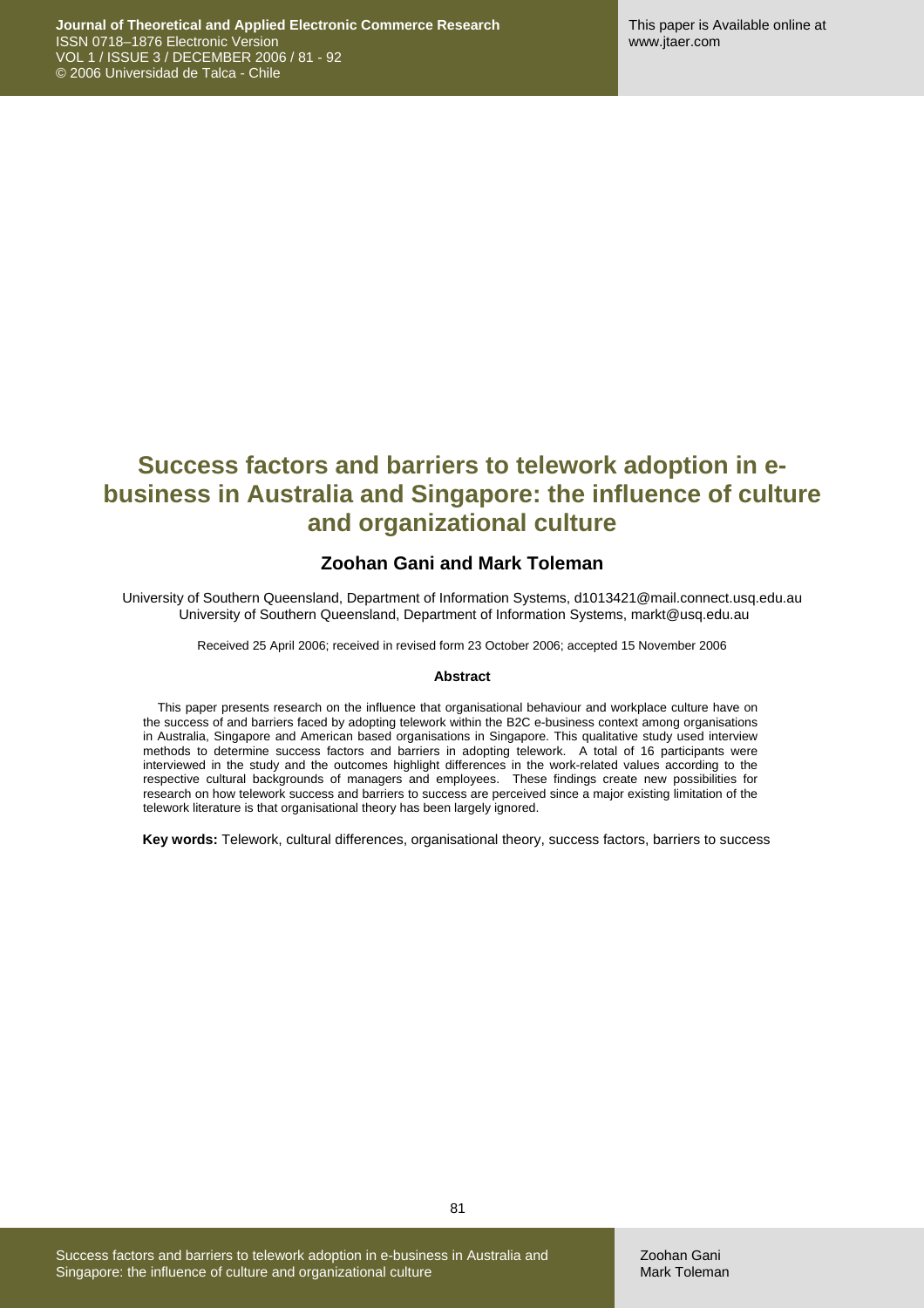## **1 Introduction**

#### **1.1 Outline of the paper**

This paper discusses the impact of cultural differences in Australia, Singapore and American based companies in Singapore on the perceptions that managers and employees have towards success factors and the barriers that they face in adopting telework in the business-to-consumer (B2C) e-business application. The rationale for this paper is that there has been little concentration in telework studies on the influence of differences in organisational behaviour and working culture on employee and management issues [28], [4]. This study examines various organisational theories, discussed in the next section as part of the literature review, in order to relate them to employees and management perception towards telework success and barriers faced, and to understand the difference and/or similarity in the contribution of success factors.

This paper has five sections namely introduction, research method, results, analysis and discussion, and conclusion. This *Introduction* briefly outlines the paper and gives an overview of organisational behaviour theories, how employees and management view success and failure, and the success factors as seen by managers and employees. *Research Method* addresses the research paradigm used in this study, the scientific realism paradigm, and describes how the case study research methodology used in this study enables the success of telework and the barriers to its success to be studied in depth, and discusses the techniques used to analyse the collected data.

*Results* indicates that culture and management attitudes, customer comfort and employee expectation are seen as perceived barriers for adopting telework, and reports on how Australian employees and managers differ from Singaporean employees and managers in perceiving success factors. *Analysis and Discussion* interprets the results and discusses and explains how the differences in work-related values and organisational culture plays an important role in perceiving success factors and barriers, while *Conclusion* explains the significance of understanding the workrelated values and organisational culture for future telework studies.

### **1.2 Literature review**

In this study telework is defined as 'a work arrangement where organisational employees work at home instead of their offices' part of their work time [23]. Telework was extensively researched in the early 1990's but circumstances have changed since then that require further research about this work style. One factor is the global economy. It was once dominated by the exchange of goods but now it is information dominated. Another major factor in this change process is the 'unparalleled rate of development of information and communication technology' [25]. The continual improvement of microchips, fibre optics, telecommunications systems, communications satellites, and other elements of these technologies and the ability of humans to process and communicate information has been transformed. In principle, an information worker can work at a distant location with any other person where either sunlight or an electrical power supply is available [25]. These changes suggest changes for success factors of telework since the formative period of telework in the 1970's, 1980's and early 1990's [31]. Current success factors of telework ascertained from the 1970's until the late 1990's are reported next.

In the 1970's the objective of telecommuting was to avoid traffic, that is, it was closely associated with transportation [32]. During this era the term telecommuting was used but this was later named 'telework'. In 1970 the idea of 'telecommuting' was proposed by Jack Nilles who later expanded the concept in the 1980's. The practice of telecommuting was developed in Southern California during the 1970's as a way to decrease congestion on the state's freeways [1]. Companies that were able to avoid such traffic and save expenditure on transportation claimed success in adopting telecommuting.

One such company was Mom and Pop Information Services Company, which telecommuted as far back as the late 1970's. The company owners commenced telecommuting by visiting clients on-site and doing the majority of administration work from home using bookkeeping tools available for taxes and invoicing applications. The success factors highlighted by the company owners included the introduction of software available in the late 1970's and PC tools. In the late 1970's, Hodson–Blackstone Franks commenced operation of a firm of auditors and accountants. Telecommuting enabled them to allow their accountants to do home auditing and to recruit and manage 1,500 clients and 45 staff and partners [18]. They indicated that factors such as the introduction of accounting software and computers were the primary reason for its flourishing success in telecommuting.

In the 1980's telecommuting programs were developed as a way of employing the disabled as home-based transcribers and/or word processor operators [32]. Initiatives were undertaken by the USA government to use telecommuting as a natural approach to increasing employment possibilities for the disabled or functionally challenged [5]. One such pioneer that adopted telecommuting as a way to assist disabled workers, or workers with domestic situations requiring them to remain in the home, was IBM [7]. Companies, that initiated telework in the 1980's for these reasons considered themselves successful in their objectives.

Another pioneer that started telework in the 1980's was AT&T. Even though it was only pilot projects, AT&T was able to legitimize the concept of telework based on the Clean Air Act, which was part of the objective of introducing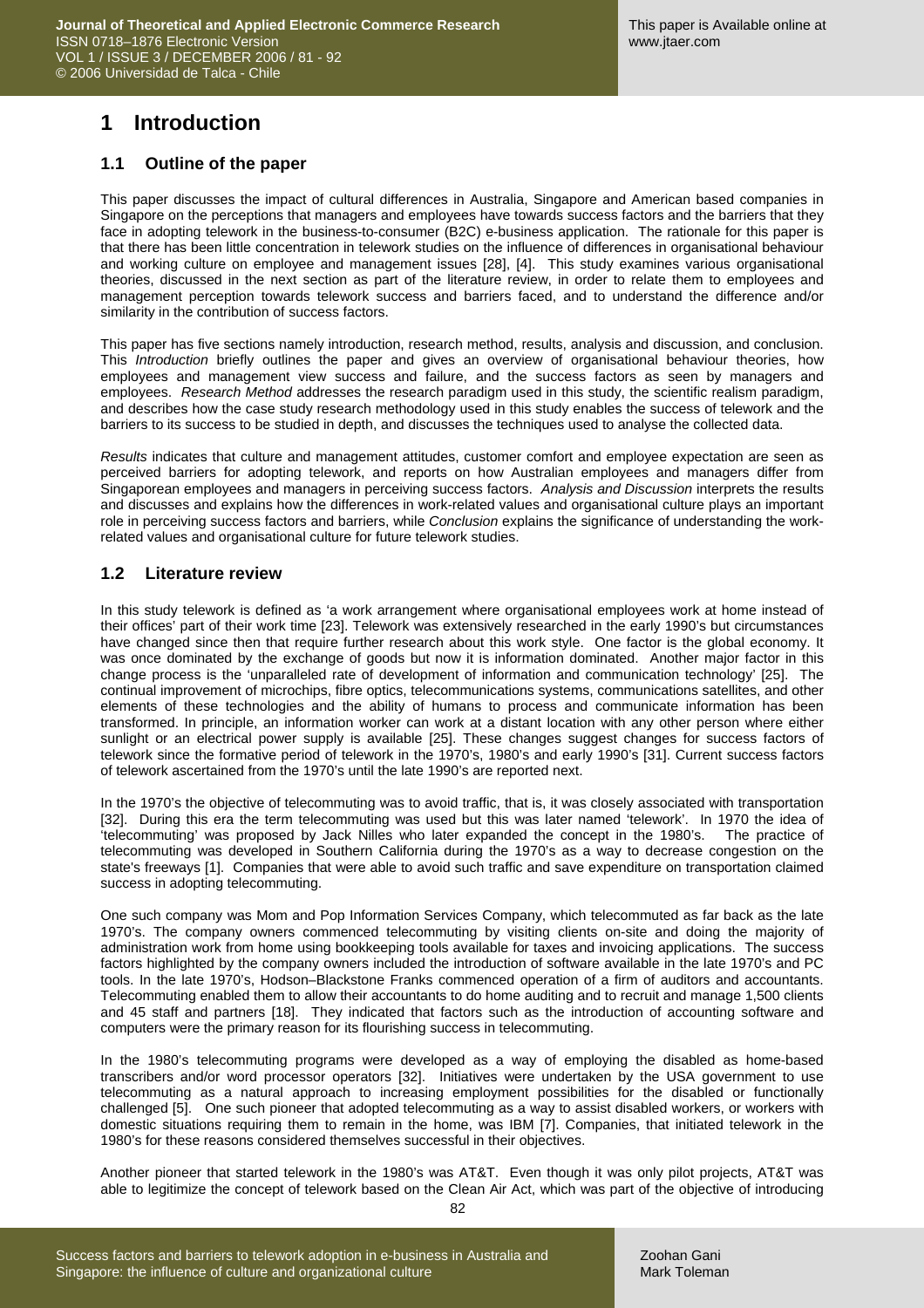telework in the 1970's to sustain low traffic and less pollution [30]. Since, it is a telecommunications company, infrastructure such as network lines and computer databases were in existence as early as 1977. These facilities acted as a strong support for adopting telework into the 1980's. Other factors that acted, as a strong support for their telework success were the constant publicity on telework in all employee publications, which helped in gaining strong team support [2].

| Title of the research                                                      | Citation                                                                         | Industry                                                                                                                                                                                           | Success technology<br>factors                                                                                                                                                                                                                                        |
|----------------------------------------------------------------------------|----------------------------------------------------------------------------------|----------------------------------------------------------------------------------------------------------------------------------------------------------------------------------------------------|----------------------------------------------------------------------------------------------------------------------------------------------------------------------------------------------------------------------------------------------------------------------|
| Managerial Issues for<br>Telecommuting                                     | Anthony R. Hendrickson &<br>Troy J. Strader, 1999,<br>Iowa State University [16] | Software engineering<br>company, Trade Reporting<br>and Data Exchange<br>(T.R.A.D.E)                                                                                                               | Telecommuter<br>$\bullet$<br>hardware e.g.: ISDN<br>router<br>Telecommuter<br>$\bullet$<br>software e.g.: Lotus<br><b>Notes</b><br>Telecommunications<br>$\bullet$<br>e.g.: ISDN line                                                                                |
| The Telecommuting life:<br>Managing Issues of Work,<br>Home and Technology | Gigi G. Kelly & Karen<br>Locke, 1999,<br>College of William and<br>Mary, USA [9] | American Bank<br>Corporation (ABC)                                                                                                                                                                 | E-mail system and<br>$\bullet$<br>fast access to the<br>organisation's local<br>area network<br>(Intranet)<br>Possessing a<br>$\bullet$<br>computer, modem<br>and Internet access                                                                                    |
| The Business Benefits of<br>the Virtual Organisation                       | David J. Grimshaw &<br>Sandy Kwok, 1998,<br>University of Leeds [13]             | Rank Hovis Ltd, business<br>activities include food<br>manufacturing, processing<br>and grain transaction.                                                                                         | <b>Collaboration tools</b><br>$\bullet$<br>e.g.: Chalkboard and<br>Excel, desktop video-<br>conferencing and<br>using Lotus Notes                                                                                                                                    |
| The Business Benefits of<br>the Virtual Organisation                       | David J. Grimshaw &<br>Sandy Kwok, 1998,<br>University of Leeds [13]             | Reuter Holdings plc,<br>world's largest news<br>agency.                                                                                                                                            | <b>Collaboration tools</b><br>$\bullet$<br>e.g.: computer-based<br>conferencing, video-<br>conferencing<br>Software<br>$\bullet$<br>functionalities e.g.:<br>management file<br>system, data analysis<br>and document<br>developing                                  |
| The Business Benefits of<br>the Virtual Organisation                       | David J. Grimshaw &<br>Sandy Kwok, 1998,<br>University of Leeds [13]             | Sonicon Ltd, graphic<br>design company                                                                                                                                                             | <b>Collaboration tools</b><br>$\bullet$<br>e.g.: GroupWare<br>Lotus Notes, API<br>(application<br>programming<br>interfaces)                                                                                                                                         |
| The Business Benefits of<br>the Virtual Organisation                       | David J. Grimshaw &<br>Sandy Kwok, 1998<br>University of Leeds [13]              | <b>Triangle Computer</b><br>Services Ltd, business<br>activities include retailing<br>and installing local area<br>network. Major business is<br>in installing local area<br>networks for clients. | Compatibility of<br>$\bullet$<br>hardware and<br>software technology<br>with clients<br>Telecommunications<br>$\bullet$<br>e.g.: ISDN links with<br>shared applications<br>Collaboration tools<br>$\bullet$<br>e.g.: shared<br>application tools such<br>as Forecast |

Table 1: Summary table of case studies of teleworking in a virtual environment

Back in the 1970's and 1980's telework started off as a social statement in order to make societal changes. The objectives from the 1970's and 1980's still exist now but in the 1990's telework took a commercialized stand and began to be more profit oriented. In turn, the perceived success of organisations that adopted telework has changed [8]. In addition concepts such as the virtual organisation were also introduced due to the advancement of technology and hence contribute to the emerging of new factors in reporting success factors in the 1990's.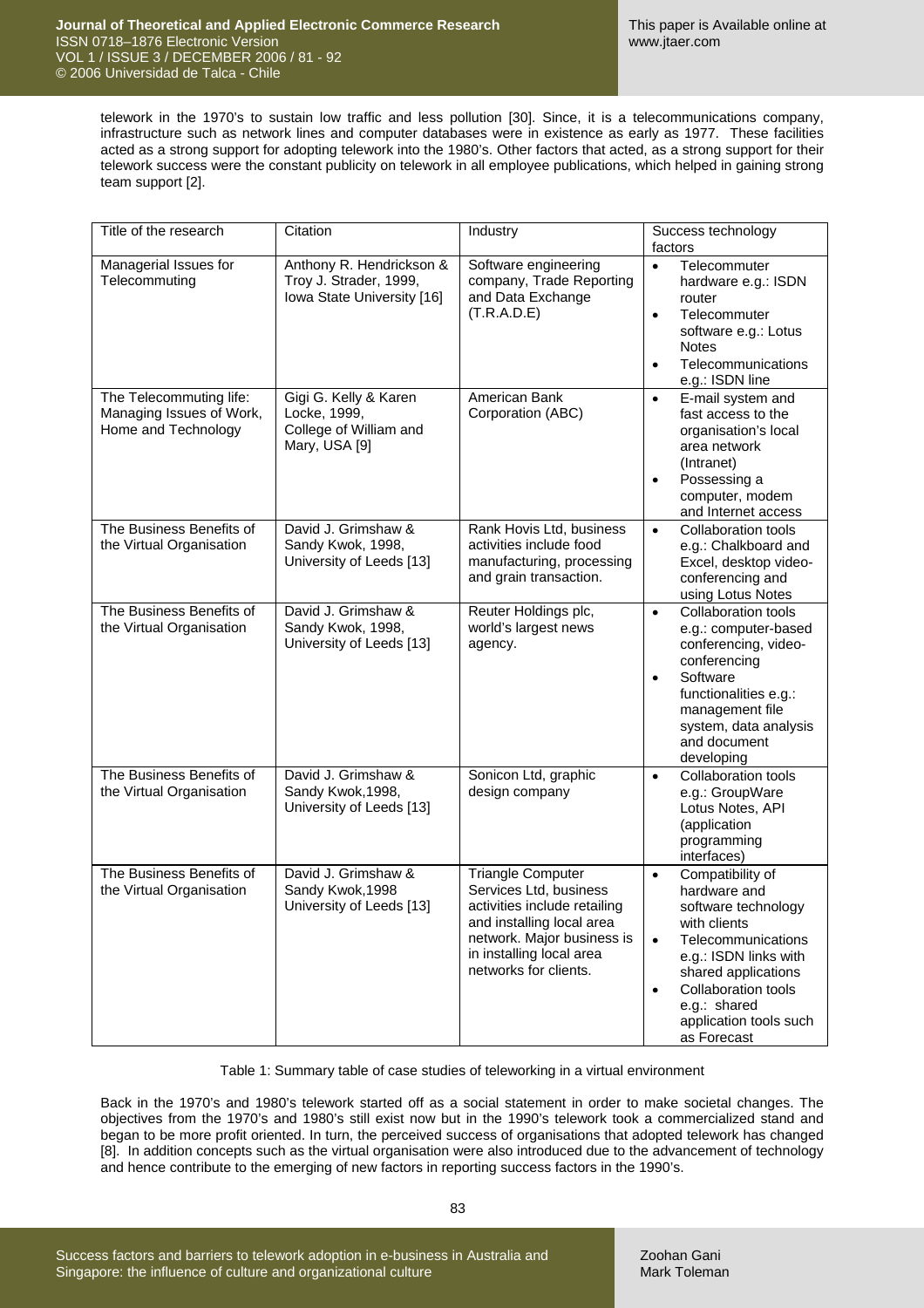A virtual environment means, for example, the use of corporate intranets and/or extranets, e-mail systems, and forming an alliance through the use of ICTs in the production of a joint product [13]. Here factors are examined that have led to telework in a virtual environment. Grimshaw and Kwok [13] examined six case studies, which included a software engineering company, a news agency, a bank, a food manufacturer, a graphic design company, and an IT company. Of the factors considered, job function and cost reduction (cutting overhead costs) were the most commonly reported ones [13]. These factors show that telework adoption was indeed seen as a profit oriented outcome in these virtual organisations.

The case study in [13] of Reuter Holdings Plc, the world's largest news agency, shows that the important success factors were overcoming cultural barriers, using computer-based and video conferencing, and using adequate software functionality with capabilities such as file management systems, data analysis and document developing. The case study in [16] of a software engineering company indicated hardware, software functionality and telecommunications links as the important success factors. On the other hand [9] indicated Internet, intranet and the e-mail system as important success factors in their case study of banks. The study in [13] of Sonicon Ltd, a graphic design company, and Triangle Computer Services Ltd, a computer company, indicated the importance of collaboration tools as a success factor for teleworking in a virtual organisation (see table 1).

Based on these six case studies, the success factors studied in the virtual organisation were primarily technological factors and some of these technological factors were new and not in existence back in the 1970's and in the 1980's.

The prevalence of Internet usage in the business world in the late 1990's also saw the emergence of e-business. Telework as a work practice applied in the e-business context has different success factors to those of traditional organisations, because of the differences in organisational structure, organisation culture and management within the e-business infrastructure as compared to the traditional environment [3]. Therefore, this suggests that it is important to study telework taking the differences in circumstances into consideration.

On the other hand it will be interesting to note the barriers that have emerged over the years, which require further research. Cultural barriers lack consideration in telework research. Traditional business culture regulates the rate of diffusion of telework in a workplace [25]. In other words, organisations that are primarily based on an industrial model, that is with centralization of resources and employees, have less success in telework adoption compared to contemporary organisational cultures. If they adopt 'a network structure, or a small number of hierarchical levels, and promotes free interchange among its employees, then the chance of success of telework in the organisation is relatively high' [25].

In the organisational behaviour discipline, there are several theories that assist in understanding the various aspects of organisational behaviour, and as this research examines aspects of organisations and individual perspectives within it, it is necessary to incorporate these theories. Factors that influence the study of an individual in an organisation and the implications of the effects of those factors are made explicit. Personal and situational factors are presented in this paper as the two major types of telework success factors drawn out in this study. Personal factors include individual attitude, habits, personalities and employee aptitude. Situational factors include supervision, training, technological resources (hardware and software), and non-technological resources (finance and location) provided by the management.

Research indicates that individuals as 'actors' in a successful situation attribute success to personal factors whereas an 'observer' in such a situation would attribute situational factors as causes of the success [19], [12]. However, in a failed situation, as an 'actor' the individual would attribute situational factors as causes for the failure while an 'observer' would attribute personal factors as causes for the failure [19], [20], [12].

Research also suggests that individuals (employees) gain satisfaction when the way they work meets their needs [12], [29]. Individual needs are seen as a factor that would influence how an employee perceives success in the way they work and also assists in understanding individual behaviour.

Organisational culture plays an important role in developing performance criteria in order to judge how well an employee has performed in his or her area of work [22], [11], [15], [12]. Organisational culture also shapes the way the employees of the organisation make sense of events, and it assists in understanding how the organisation works [15], [29]. Organisational cultures that are adaptable and effective have a positive impact on organisational goals and performance [22].

In [29] it is argued that perceived success for management is based largely on organisation goals and performance dimensions, which are correlated to and have positive impact on, the organisational culture [22]. Consequentially, management tends to recognize success factors that fulfil those organisational goals and performance dimensions [12], [29]. Based on the existing literature, organisational culture is a factor that influences how management perceives success and assists in understanding the organisational goals and values.

This study considered the organisational theories discussed above in the context of attitudes and behaviour of employees and management towards telework and by doing so was able to demonstrate understanding of the idiosyncrasies of employees and management, and their perceptions of success and barriers faced in adopting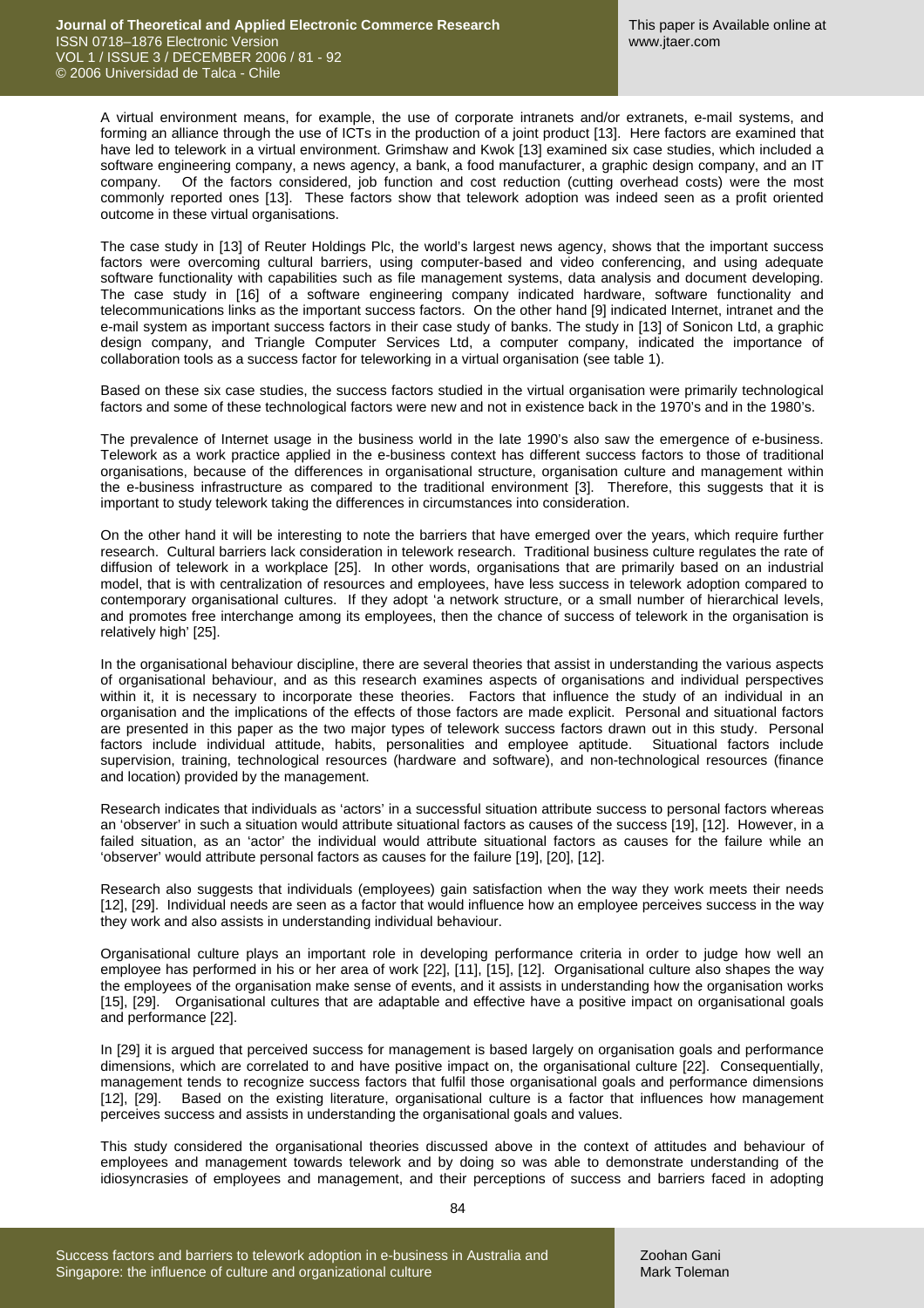telework. This research will contribute to a managerial understanding of employee views on telework and potentially facilitate an increased number of employees to telework. In addition, the research outcomes can be used as performance indicators by management to monitor telework in their organisations.

# **2 Research Method**

The research paradigm used in this study is scientific realism (*post positivism*). Scientific realists believe in scrutinizing the real world as closely as possible. Due to the complexity of the world, reality can only be imperfectly and probabilistically apprehended [14], [10]. This research involves the study of complex issues (e.g. people, relationships, work structure), and scientific realism is a suitable paradigm for this type of research.

In the existing telework literature, the heavy dependence on perception surveys, poses a problem for research because of the significant gap between popular perception and actual behaviour [28]. This problem is overcome in the scientific realism paradigm by using case study research through in-depth interviews, which allows for the study of both observable and unobservable factors [14], such as idiosyncratic behaviour and attitudes, which may contribute to the success and barriers faced in adopting of telework in the e-business application.

In the study, 16 interviews were conducted. Six of them were conducted in Australia, another six were conducted in Singaporean organisations and a further four were conducted in American based companies in Singapore. Case A, is an Australian international management consultancy company in telecommunications that provides expert advice and project management expertise involving detailed design activities. This organisation conducts telework among the consultants. The interviewees included two consultants and a senior manager. These interviewees are addressed as *respondents T1, T2* and *M1* respectively. Case B is an Australian company that manufactures and sells fishing lures. The company conducts telework among its sales representatives. The interviewees included two sales representatives and a manager (sales). These interviewees are addressed as *respondents T3, T4 and M2* respectively.

Case C, is a large Singaporean insurance company that conducts telework among its insurance advisors. The interviewees included two insurance advisors and a manager in-charge of the telework program. These interviewees are addressed as *respondents T5, T6* and *M3* respectively. Case D, is a large multinational insurance company based in Singapore that likewise conducts telework among its insurance brokers. The interviewees included two insurance brokers and a manager in-charge of the telework program. These interviewees are addressed as *respondents T7, T8 and M4* respectively.

Case E, is an American based insurance company in Singapore that conducts telework among its insurance advisors and some of its managers. The interviewees included three insurance brokers and a manager in-charge of the telework program. These interviewees are addressed as *respondents T9, T10, T11 and M5*.

The questions that were asked of the employees (teleworkers) for this study are listed in the appendix to give the reader an example of the type of questions that were asked during all the interviews.

The questionnaires for this research were developed based on the research issues discussed to investigate on how employees and management view success and failure, and the success factors as seen by managers and employees. This interview protocol was reviewed by a research supervisor and then tested in pilot case studies. The interview protocol is divided into three parts. The first part introduces the research project and contains questions about demographic details of the organisations and respondents. The second part has the opening questions to build rapport with the teleworkers and managers. The questions in part 3 relate to the research issues. Some of the scaled responses were triangulated with discussions and altered where necessary to provide a more accurate picture of the importance.

Next, a brief overview of the various techniques used for analysing the data in this case study research is given. First, all the collected data, which was primarily in audio form, was transcribed verbatim. Then, the analysis of the transcription began by organising the data into themes, quotes and passages with the developed notes displayed as data in matrices and tables for further examination. Prior to the fieldwork a provisional list of codes was created. This list was derived from the literature review, research questions and problem areas related to this study. These codes were then displayed visually for systematic comprehension in order to draw conclusions about them and the quotes from interviewees. One way of displaying the codes is through the use of tabulation. In this study, the codes are represented as columns and the rows represent the respondents labeled by their case letter and respondent number. For instance, C: M3 identifies the respondent, the manager, interviewed within Case C. In the crossing space between the rows and columns, comments made in relation to each of these codes are noted. An example of such tabulation is seen in tables 2 and 3.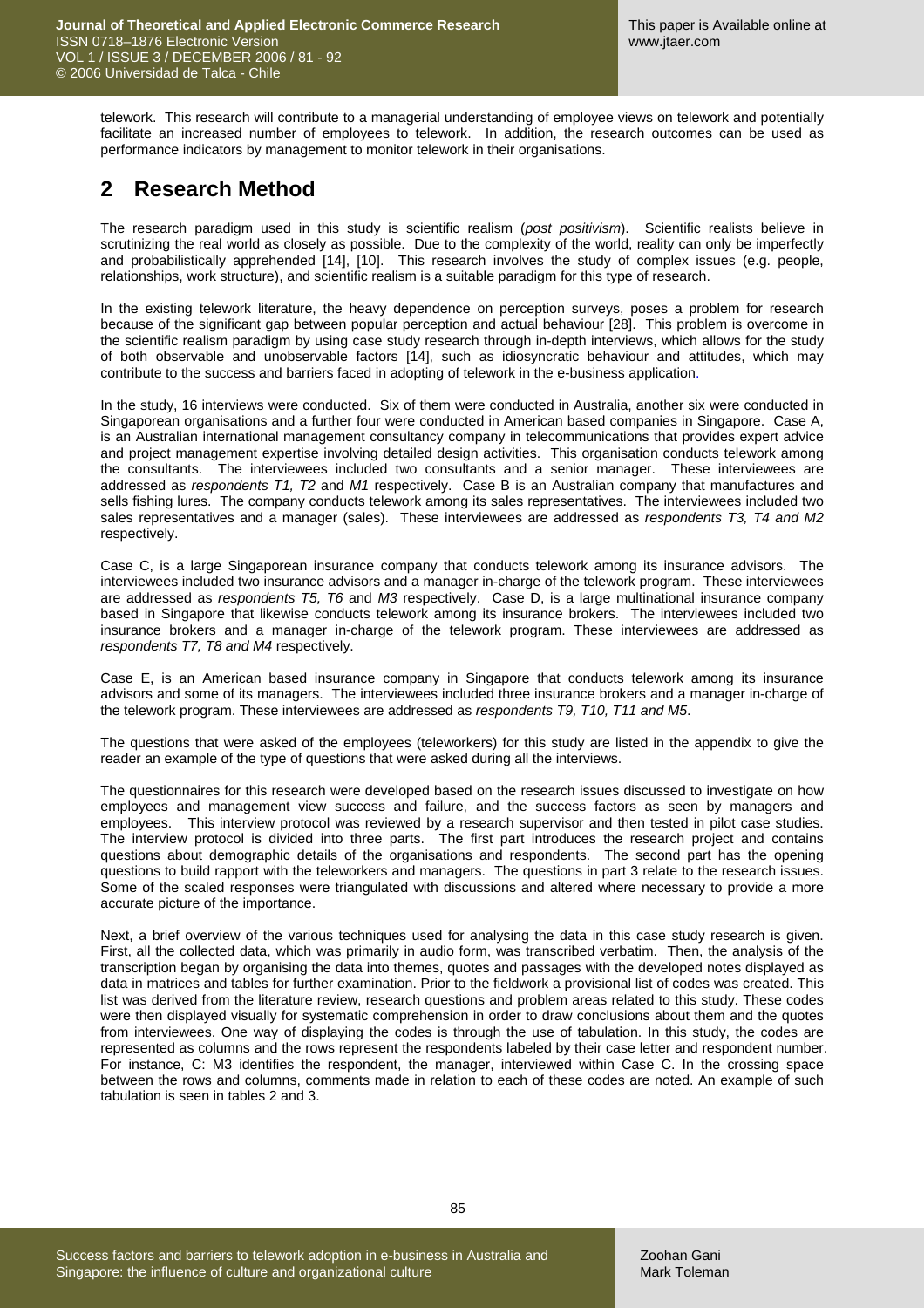|       | Individual culture                                                                                                                                                        | Factors contributing<br>to today's success                               | Initial barrier faced                                                                                                                     |
|-------|---------------------------------------------------------------------------------------------------------------------------------------------------------------------------|--------------------------------------------------------------------------|-------------------------------------------------------------------------------------------------------------------------------------------|
| C: M3 | 'we decided to do<br>this hoping it may<br>save costs for us, for<br>employees if you tell<br>them the benefits of<br>this programme<br>employees will<br>surely support' | 'technology is<br>definitely there, we<br>also give them<br>training'    | 'I must say employee was expecting so<br>muchthen when they cant get what they<br>wanted they start complaining'                          |
| A: M1 | ʻas far as I'm<br>concern the whole<br>work arrangement<br>was justified so<br>decided to push it<br>through'                                                             | 'yeahhigh speed<br>link plays important<br>part in this type of<br>work' | guess im personally not so comfortable<br>with supervising my staff couple of<br>kilometers away from meim<br>conservative in that sense' |

Table 2: Management Cluster

|       | Working culture                                                                                                               | Factors contributing<br>to today's success                                                                                                              | Initial barrier faced                                                                                                                              |
|-------|-------------------------------------------------------------------------------------------------------------------------------|---------------------------------------------------------------------------------------------------------------------------------------------------------|----------------------------------------------------------------------------------------------------------------------------------------------------|
| C: T4 | 'the boss want me to<br>do whati just<br>thought ok just do<br>it its nice to work<br>from home no need<br>to travel so much' | 'i think is money i<br>mean c'mon the<br>company has so<br>much of money<br>invested in this<br>telework and also<br>can setup a home<br>office for us' | for me it was trying to tell my boss the<br>problem im facing personally cause this is<br>my first time to work from<br>homeahyesmiscommunication' |
| A: T1 | 'we saw lots of<br>benefits in itits<br>easier on us<br>considering the<br>nature of our work<br>and all'                     | 'time management i<br>guessi mean u<br>must know how to<br>manage your time<br>effectively or you<br>end up working<br>endlessly'                       | 'my clientsthey were asking so many<br>questionsyeah it was though on me to<br>get my clients understand why we were<br>doing this'                |

#### Table 3: Teleworkers Cluster

This approach is known as *cross-cluster analysis* [26], [33]. The use of cross-cluster analysis is discussed in [24] including activities such as tabulating the frequency of different events and ordering the information chronologically. For this research, cross-case analysis was undertaken. The cluster of cases was compared and contrasted to determine if there were any variations or similarities in the data by highlighting the variables and concepts relevant to the research questions and the research problem [6]. Relevant documents obtained from the respondents were also consulted for triangulation purposes.

### **3 Results**

The data gathered from all five organisations examined the success factors and the barriers faced in adopting telework based on management and employee perspectives. All five cases faced barriers at the initial stage of adopting telework. However, the same cases are now successfully conducting their telework program among their employees so the same cases were used to study the success factors.

All cases agreed that organisational culture was a barrier, which was seen as a hindrance in fully accepting telework as an option to work in the B2C e-business application. For example, with Case C, the employees who telework found themselves being envied by other colleagues in the organisation. The employees who telework were told that they could relax at home while the others had to work late in the office. In this organisation employees typically worked in the office; that was the part of the organisational culture they have known for many years. However, introducing a change to this organisational culture in the form of telework caused resistance among other colleagues. The introduction of telework not only led to resistance among other employees but it also caused office politics to emerge as an issue.

Employees (*T1-T4*) added that culture and management attitudes, not technology, presented the largest barrier to adopting telework in the B2C e-business. Apparently it was difficult to convince management of this because the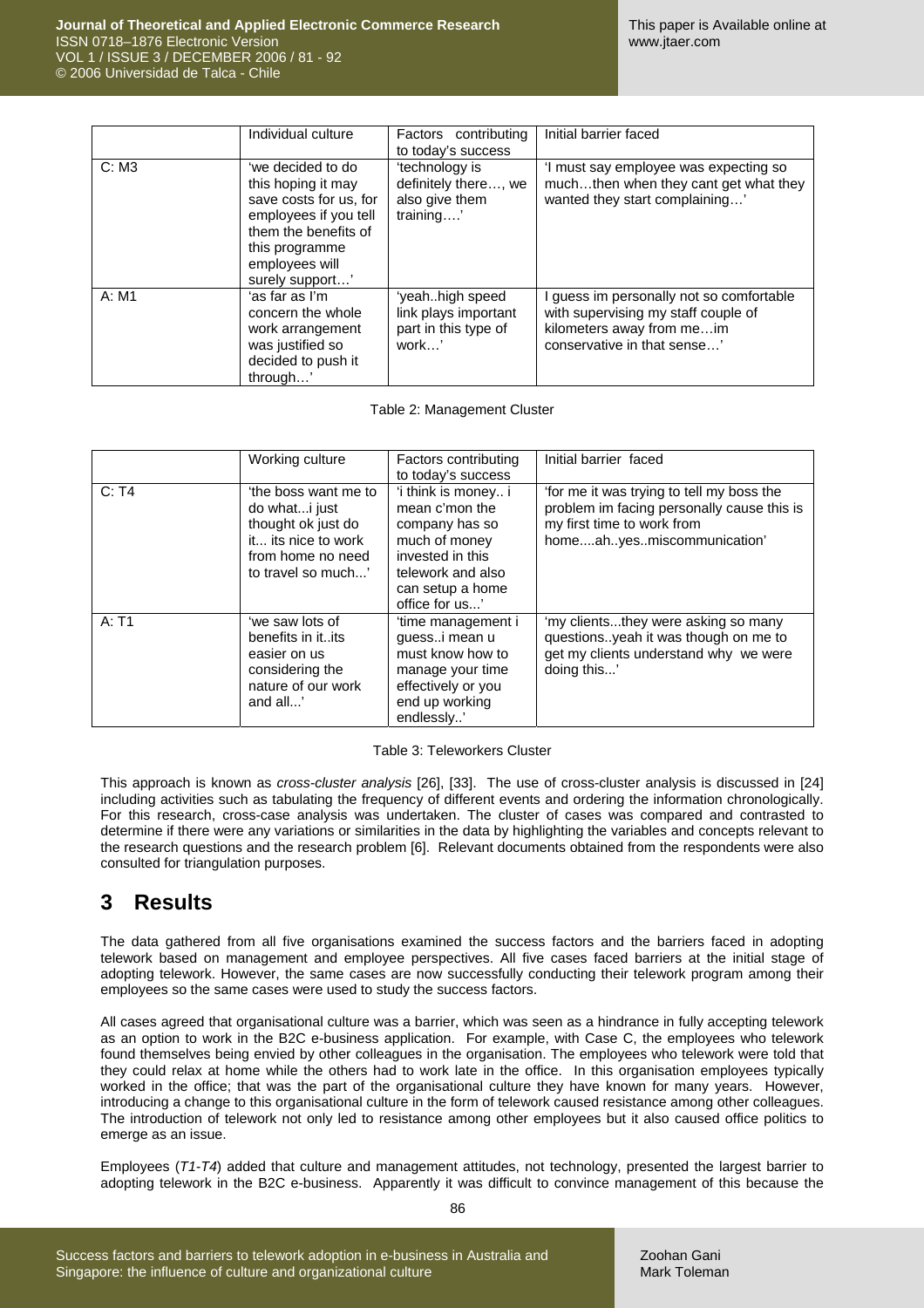management *(M1-M2)* had concerns about monitoring and supervision. Since the management had been used to 'looking over the shoulder' micro-management, supervision and monitoring, they were reluctant to allow employees to work from home. Hence there was a lack of trust in the employees' discipline in getting work done at home. Similar views were also identified among the employees *(T9-T11)* in Case E.

However, respondents *M3* and *M4* from Singaporean Cases C and D considered the expectations of the employees who telework acted as a barrier to the achievement of adopting telework successfully. In Cases C and D when telework was a pilot project, the employees who performed telework had various complaints about how they expected this mode of work would allow them sufficient time with their family. These incidents have caused some resistance and disharmony among the teleworkers and the management.

*Respondents T1-T4* from Australian Cases A and B also considered customer comfort as an initial barrier to adopting telework in these organisations. The clients of these cases raised issues and concerns over their projects being serviced by advisors who worked the majority of their time from home. These issues arose because these clients had been in business with these organisations for many years and they were fearful that they would not be cared for appropriately where few visits were made to the office by the teleworkers. Concerns, such as the quality of handling of projects as compared to when their advisers work in their office, were one of the barriers management had to examine.

In addition to organisational culture and expectations of employees, both Singaporean Cases C and D identified the fear of lack of progression and promotion within the organisation as another barrier to adopting telework in the early days. *Respondents T5-T8* were asked whether 'the fear of not getting promoted' could be seen as an expectation of employees. They responded by saying that for them this expectation affects them on a personal level but not their professional career.

*Respondents M3* and *M4* indicated that employees' have raised concern that if they stay at home the majority of the time they were afraid that people who work in the office could lobby the management for promotion. They were afraid that they may miss out on communication with their management. Similar fear was also present in Case E, where the employees *(T9-T11)* said that when they initially teleworked, the management apparently had difficulty in explaining how they would be treated equally for promotion. Such lack of clarity led some teleworkers to spend more time in the office in the initial stages, defeating the whole purpose of telework.

All the respondents of Singaporean Cases C and D *(T5-T8, M3 and M4)* and the American based company in Singapore, Case E (*T9-T11 and M5*), indicated not having the right technology package could act as a barrier when it comes to adopting telework. They claimed that many organisations believed that having an ebusiness infrastructure, meant telework could be conducted with ease. Ebusiness infrastructure provides appropriate tools such as intranet/extranet and webservers but having the right personal technological tools such as PDAs, webcam and microphones, added to the ease of teleworking. *Respondents (T9-T11)* of Case E indicated that to communicate with their clients in the U.S for example, having webcams, microphone and chat programs had given them easy access to maintain communication with their clients overseas as opposed to just having to work within the tools associated with e-business infrastructure.

The managers from Singaporean Cases C and E (*M3*-*M5*) provided situational factors, such as the provision of training provided by the management, as success factors. Australian managers from Cases A and B (*M1* and *M2*) provided situational factors and personal factors such as employees' capability in managing time, as success factors. Australian employees from Cases A and B (*T1-T4*) mostly provided personal factors and rarely provided situational factors when asked to draw out the success factors. The findings also show that the Singaporean employees from Cases C, D and E (*respondents T5-T11*) apart from providing personal factors, also identified situational factors such as IT resources provided by the management, as equally important in drawing out the success factors.

## **4 Analysis and Discussion**

Two issues emerge from this study: the difference in perceived barriers is due to the differences in work-related values; the difference in perceived success factors is due to the idiosyncrasies of the respective organisational cultures. These two issues are discussed in further detail in the following sections

### **4.1 Differences in barriers faced in adopting telework**

Initially the manager from the Australian Case A (*M1*) was not keen on deploying telework in their organisation. The employees made the individual choice to promote telework, which was a hot topic then, among the employees. The senior employees prepared a proposal and delivered it to the management. In addition, the management stated that it assumed that the current employees who were teleworking were doing this because they wanted to and they were satisfied with the work style.

The initial fear of management was that the employees might not be able to meet deadlines since there would be no traditional way of supervision. The employees (*T3 and T4*), however, thought this fear was not reasonable as the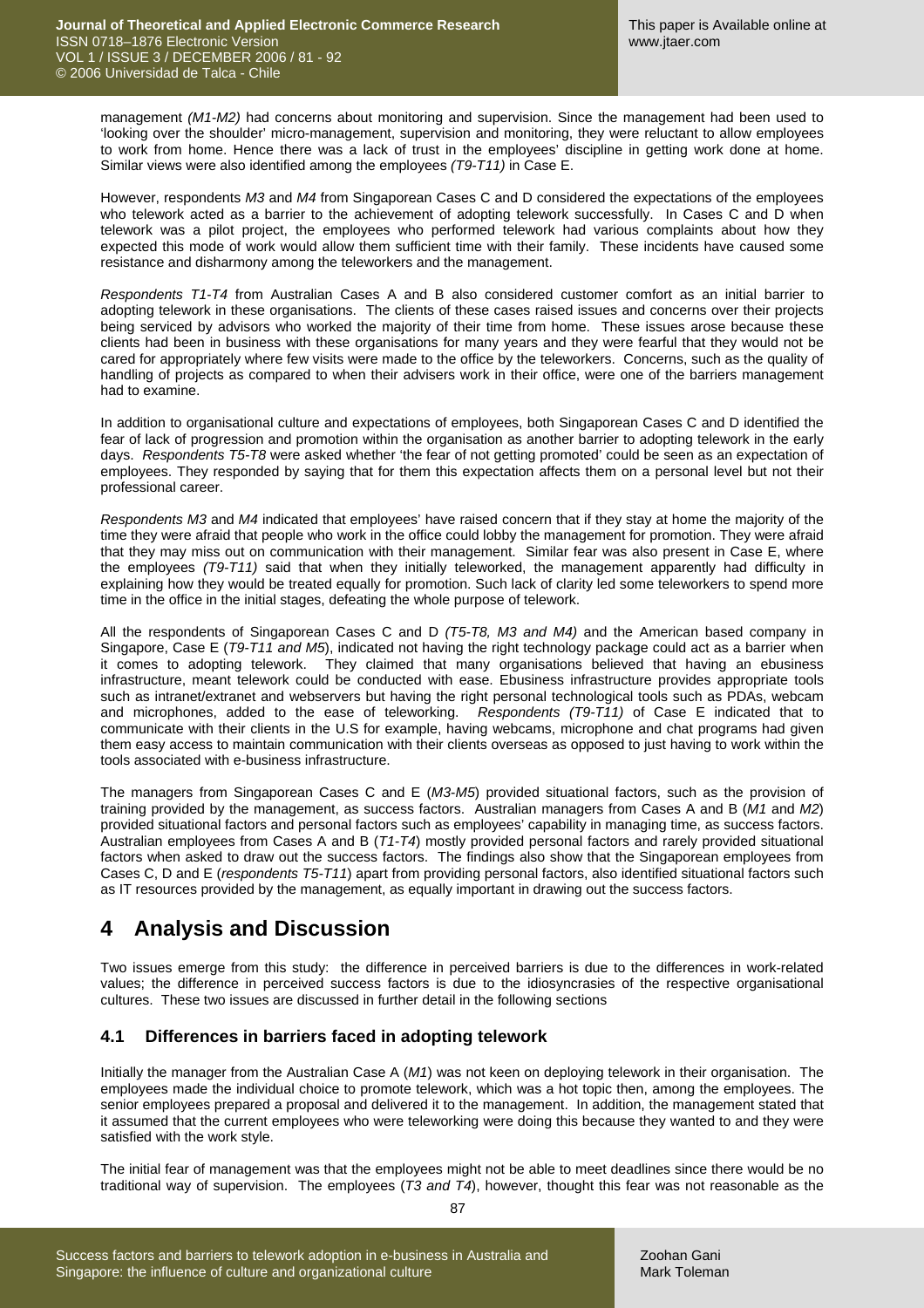majority of their work was done offsite at their clients' premises, and they believed it would only help in work productivity if they did not spend so much time traveling to and from their office. Hence in this Case A, participative management practice had indeed allowed the management to take into consideration the employees point of view in adopting telework.

The employees (*respondents T1 and T2*) from the Australian Case A felt that their management mistrust was not as challenging as their client's attitude towards this new way of work. As explained earlier, these clients had been in business with the organisation for many years and moving to a new work interaction structure caused them concern. This was also due to the clients having to deal with their consultants working from home. For these clients, the idea of these consultants working from home meant not being able to get their work done on time as the teleworkers were "lazing around" at home getting little work done. This contrasts with Singaporean cases where there were no complaints from the clients or the customers as to how the insurance advisors worked.

This difference could be due to the nature of the business conducted; the Australian case was a telecommunication consultancy company and the Singaporean cases were insurances companies. The other difference could be due to the individualistic culture in Australian management where everyone has the right to voice their opinion. The Singaporean autocratic culture could have played a part in accepting the changes as their insurance advisors were viewed to be the experts in this area of business.

The management (*respondents M3* and *M4*) from the Singaporean Cases C and D felt that the employees were teleworking because the management promoted teleworking to them. They felt responsible if their employees were not able to enjoy telework as they thought they would. Here the management selected for teleworking those employees with many years of experience selling insurance, as they believed that they would be more disciplined and trustworthy. The management then provided training to these workers before they began teleworking on their own. The way they promoted telework to them was by stating that they wanted to implement telework because it provided the organisation with various benefits. The aims of the organisation were promoted to them through brochures and seminars.

The irony is that it would be expected that organisations that impose telework on employees would not care about the employees' feelings but in these cases, the management to some extent at least, felt that if the chosen employees do not gain anything at a personal level, then success would be questionable even if organisational goals were met. This is why when the employees' personal expectations were not met in the initial days of teleworking, the management did pay attention to their needs as they felt that they were responsible for their well-being as they selected the employees for telework.

*R*e*spondents T5 and T6* of Case C had to face envious colleagues; they were looked upon as though they were not doing 'real' work. This is partly due to the management choosing the employees whom they wanted to telework. Some employees might have felt this choice was not fair and therefore they showed resentment towards their colleagues who were chosen to telework. On the other hand in Case A, such resentment were not faced and this could be because the management had little say on who teleworked; the choice was left to each individual employee as they initiated the telework program. Differences as such in work related values are significant in considering the barriers faced in adopting telework.

Countries and areas such as the USA, Canada, UK, northern Europe and Australia are examples of individualistic cultures [27], [17]. 'In individualistic society, managers seek input from others, but individual decisions are seen as better' [17]. This could explain why management felt that individual employees had choices in the matter of telework and that if the employee was not satisfied with telework they could choose to discontinue teleworking. This also explains why management prefered individual employees to solve their own problems.

However in Case A this individualistic stand taken by management caused the employees to believe that management was not giving sufficient support for the problems they may or may not face throughout their telework experience. In an individualistic society, there is more emotional independence from the company [17], which explains why the employees from the Australian cases promoted telework so strongly. They believed it would improve their productivity, and believed it was their right and did not consider how their work style would cause disturbances for management.

On the other hand countries such as Hong Kong, China and Singapore are influenced by a Confucian cultural dimension [27]. Individuals in Confucian-based organisations adhere to rigid, informal group norms and values [27] and subordinates are passive, preferring a "big boss" to make decisions for them [17]. Confucian virtues of loyalty and obedience to authority [27] could explain why the employees from the Singaporean cases considered teleworking when their management wanted them to; it was deemed as the more important priority.

The management from the Singaporean cases did not consider individual employee views or interest in the choice of teleworking and likewise the employees believed that their management knew what was best for business growth. This pattern of behaviour conforms to the pattern found in Confucian-based organisations where the central authority figure looks out for the subordinates, that is, the employees in Confucian-based organisations expect the central authority figure to make decisions for them.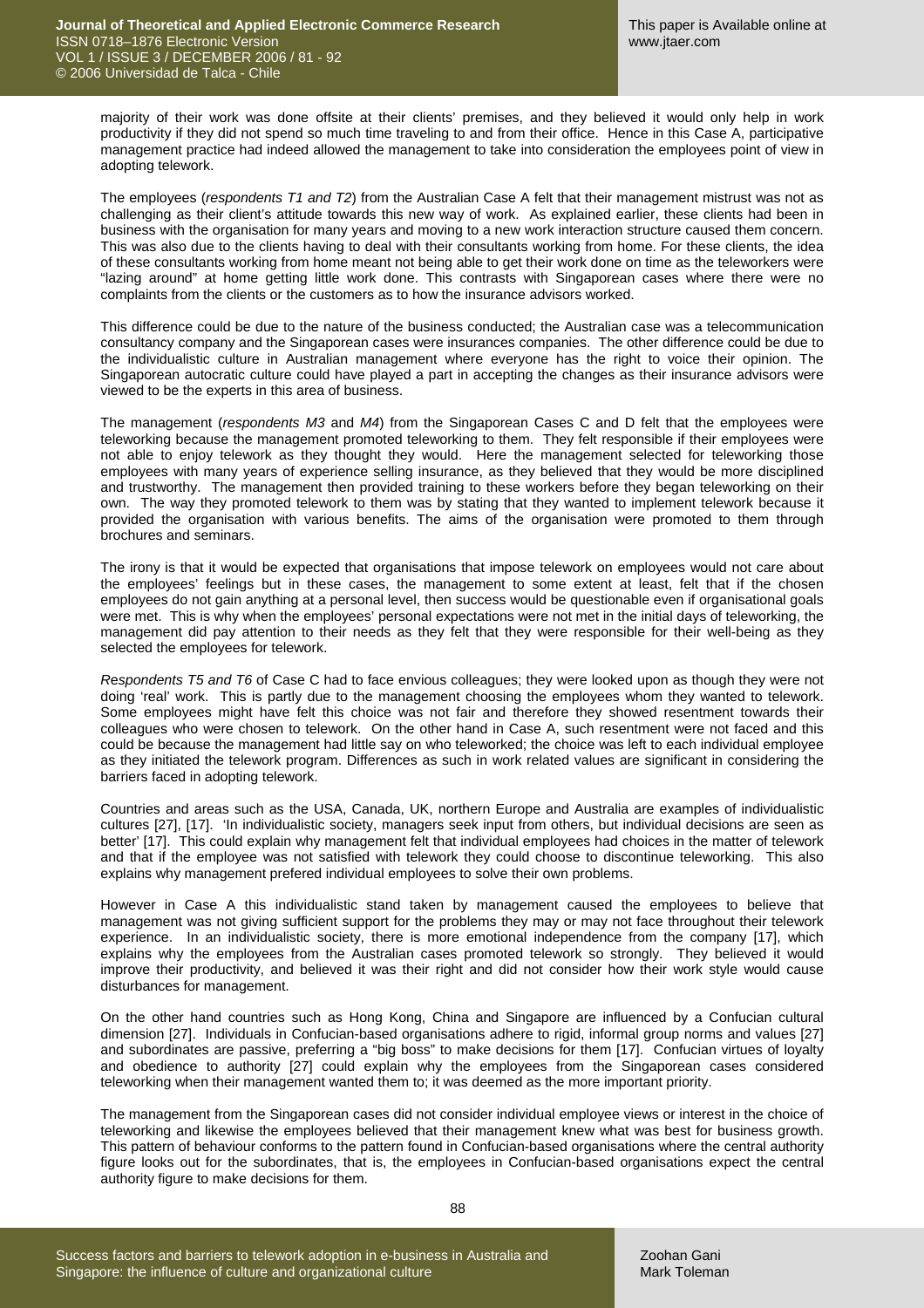#### **4.2 Differences in perceiving success factors**

The managers from Singaporean Cases C and D (*M3* and *M4*)) recognized many situational factors as success factors. The employees from the Singaporean Cases C and D (*T5-T8*) recognized some of the resources provided by the management and personal factors as important. The managers from the Australian Cases A and B (*M1* and *M2*) recognize both situational and personal factors. It was found in the Australian cases that the employees (*T1-T4*) affirmed that the management did provide them with resources, but that it was the employees themselves who utilised these properly to perform their work efficiently. They were quite reluctant to give credit to the management, as the management expected the employees to manage the problems themselves. Similar management attitude was found in Case E where employees were entrusted to solve their own problems and according to respondent *M5,* it is a way of saying that we trust our employees' decisions, which is quite important in the teleworking environment.

These differences are due to the organisational culture, where in countries such as Hong Kong, China and Singapore, the practice is autocratic and centralised power structures predominate. The subordinates respect the leaders and do what they say. They are reluctant to openly give ideas and opinions for fear of disagreeing with their seniors and possibly appearing disloyal to organisational authority [21]. This could explain why the employees from Singaporean companies also recognized the resources provided by the management and the situational factors when drawing out the success factors, using such recognition as an opportunity to demonstrate their loyalty towards their management.

Management based on this style of leadership would also see itself taking a paternalistic influence over its subordinates [21]. This explains why the management in the Singaporean cases fails to identify employees' contributions instead concentrating on the resources it has provided for its subordinates. This is except for Case E; respondent *M5* recognized the fact that it was an American based organisation, and management practices in America were different from the practices among Singaporean management. Therefore in Case E, the management did recognize the contributions made by the employees. However, unlike the Australian cases, Case E employees (*T9-T11*) recognized the contribution made by the management. One explanation would be that all employees who are working as teleworkers are Singaporeans and hence the Confucian virtues of loyalty and obedience are still present among these employees.

Participative management practices are far more common in countries such as Australia. As a result, belief in the importance of cooperation and teamwork between employees and management is widely held, and employees are often free to contribute their own ideas [21]. In the Australian cases such as Case A, even though there was an element of individualism, a participative environment existed. This would explain why the management from the Australian cases acknowledged the employees' contributions, as they might have perceived the whole business process as teamwork.

### **5 Conclusion**

This paper has shown that the knowledge of work-related values and organisational culture plays an important role in understanding the organisational consequences of telework. Since telework is an organisational phenomenon, the success of telework or the barriers faced will be influenced by the attitude of the management and employees. In order to properly study these attitudes, an understanding of the work-related values and organisational culture is necessary. Using organisational theory to study the success of telework and the barriers faced facilitates a comprehensive understanding of how telework programs fit into an organisation's culture and work-value system.

Future research within the business to consumer e-business environment can compare Asian companies based in Australia with their local Australian companies in adopting telework. This will provide an interesting perspective on how local Australians working in Asian companies based in Australia view telework success and barriers compared with Australians working in local companies. Future research may also explore and investigate telework within the business-to-business environment. One such study can compare teleworking among Australian companies doing businesses with local Australian businesses and the other with Asian businesses based in Australia. To study the factors relating to success and barriers faced from this perspective would give a different scope of study for future research.

# **Acknowledgements**

The authors wish to thank all the organisations that participated in this research and assisted us in our findings. The authors also wish to thank Mr. Giovanni Callea for his support and appreciate the comments he made on an earlier draft of the article.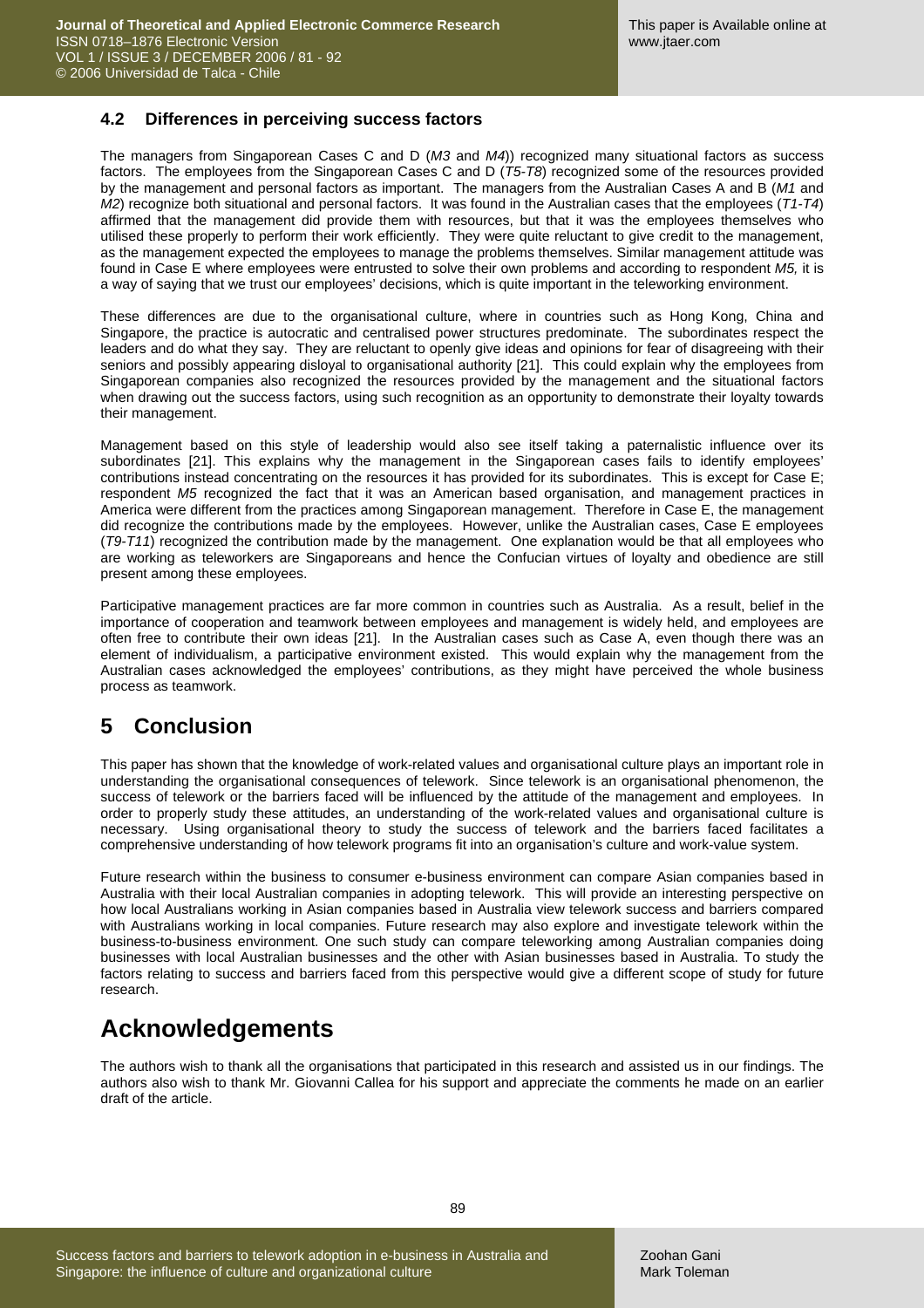### **References**

- [1] Albany Colony Chamber of Commerce. (1995). Telecommuting Bring Changes to Work Place. [Online]. Available: www.ac-chamber.org/visions/visions1/feature/article\_2.html.
- [2] AT&T. (2006). AT&T Telework Webguide. [Online]. Available: www.att.com/telework.
- [3] C. L. Cooper and R. J. Burke, The New World of Work. UK: Blackwell, 2002.
- [4] D. Chaffey, E-business and E-commerce Management. London: Prentice Hall, 2002
- [5] Department of Transportation, USA. (1992). Transportation Implication of Telecommuting. [Online]. Available: www.dot.gov.
- [6] K. M. Eisenhardt, Building theories from case study research, Academy of Management Review, vol. 14, no. 4, pp. 532-550, 1989.
- [7] Ester Project. (2003, May). Company Telework. [Online]. Available: www.ester-project.net./it/docs.htm.
- [8] European Telework Online. (1997). Telework Outlook- 1997 and Beyond. [Online]. Available: www.eto.org.uk.
- [9] G. Gigi, Kelly Locke and Karen Locke, The Telecommuting life: Managing Issues of Work, College of William and Mary, USA: Home and Technology, 1999.
- [10] P. C. Godfrey, C.W.I. Hill, The Problem of Unobservables in Strategic Management Research, Strategic Management Journal, vol. 16, pp. 519-533, 1995.
- [11] G. G. Gordon, Industry determinants of organisational culture, Academy of Management Review, vol. 16, no. 2, pp. 396-415, 1991.
- [12] J. R. Gordon, Organisational Behaviour: A Diagnostic Approach. New Jersey: Prentice Hall, 1996.
- [13] J. D. Grimshaw and S. Kwok, The business benefits of the virtual organisations. USA: Idea Group Publishing, 1998.
- [14] E. G. Guba and Y. S. Lincoln, Competing paradigms in qualitative research. Handbook of Qualitative Research, 105-17, 1994.
- [15] M. Harris, Pearl's lustre lures our industry, Sydney Morning Herald, 7, 1997.
- [16] R. Hendrickson and J. Strader, Managerial Issues for Telecommuting. Success and Pitfalls of Information Technology Management, 210-216, 1999.
- [17] P. Herbig and A. Genestre, International motivational differences, Management Decision, vol. 35, no. 7, pp. 562- 567, 1997.
- [18] N. Hodson. (2003). SW 2000 Telework Studies. [Online]. Available: www.noelhodson.com.
- [19] E. E. Jones and R. E. Nisbett, The Actor and the Observer, Divergent Perceptions of the Causes of Behaviour. New Jersey: General Learning Press, 1971.
- [20] H. H. Kelley and J. L. Michela, Attribution theory and research, Annual Review of Psychology, vol. 31, no. 3, pp. 457-501, 1980.
- [21] J. Kivela and F. Go, Total quality management transfer: a case for Hong Kong hotels. Neutral Bay, Australia: Australian Resource Institute, 1996.
- [22] J. B. Kotter and J.C. Heskett, Corporate Culture and Performance. New York: Free Press, 1993.
- [23] K. G. Lim, S. H. Thompson and W. Sook Hat, Working at home- Myth or reality: An empirical study of factors affecting attitudes towards teleworking. Research Paper Series, Faculty of Business Administration, National University of Singapore, 1997.
- [24] M. B. Miles and A. M Huberman, Qualitative Data Analysis: An Expanded Sourcebook. Thousand Oaks: Sage, 1994.
- [25] J. Nilles, What does telework really do to us?, World Transport Policy and Practice, vol. 15, no. 2, pp. 1-2, 1999.
- [26] M. Q. Patton, Qualitative Evaluation and Research Methods. Newbury Park, CA: Sage, 1990.
- [27] C. A. Rodrigues, Headquarters-foreign subsidy control relationships: Three conceptual frameworks, Empowerment in Organisations, vol. 3, no. 3, pp. 25-34, 1995.
- [28] B. Shin, L. Sheng, and K. Higa, Telework: Existing Research and Future Directions, Journal of Organisational Computing and Electronic Commerce, vol. 10, no. 2, pp. 85-101, 2000.
- [29] C. Speechley and R. Wheatley, Developing a culture for Diversity. London: Hodder & Stoughton Educational, 2001.
- [30] Tools of Change. (2006). [Online]. Available: www.toolsofchange.com.
- [31] V. Venkatesh, Creating an effective training environment for enhancing telework, International Journal Human-Computer Studies, vol. 52, pp. 991-1005, 2000.
- [32] L. Whiten. (1996). Information Technology Let Workers Stay at Home. [Online]. Available: www.ddirectory.com/telecomm.htm.
- [33] R. K. Yin, Case study research: Design and methods. Newbury Park, CA: Sage, 1994.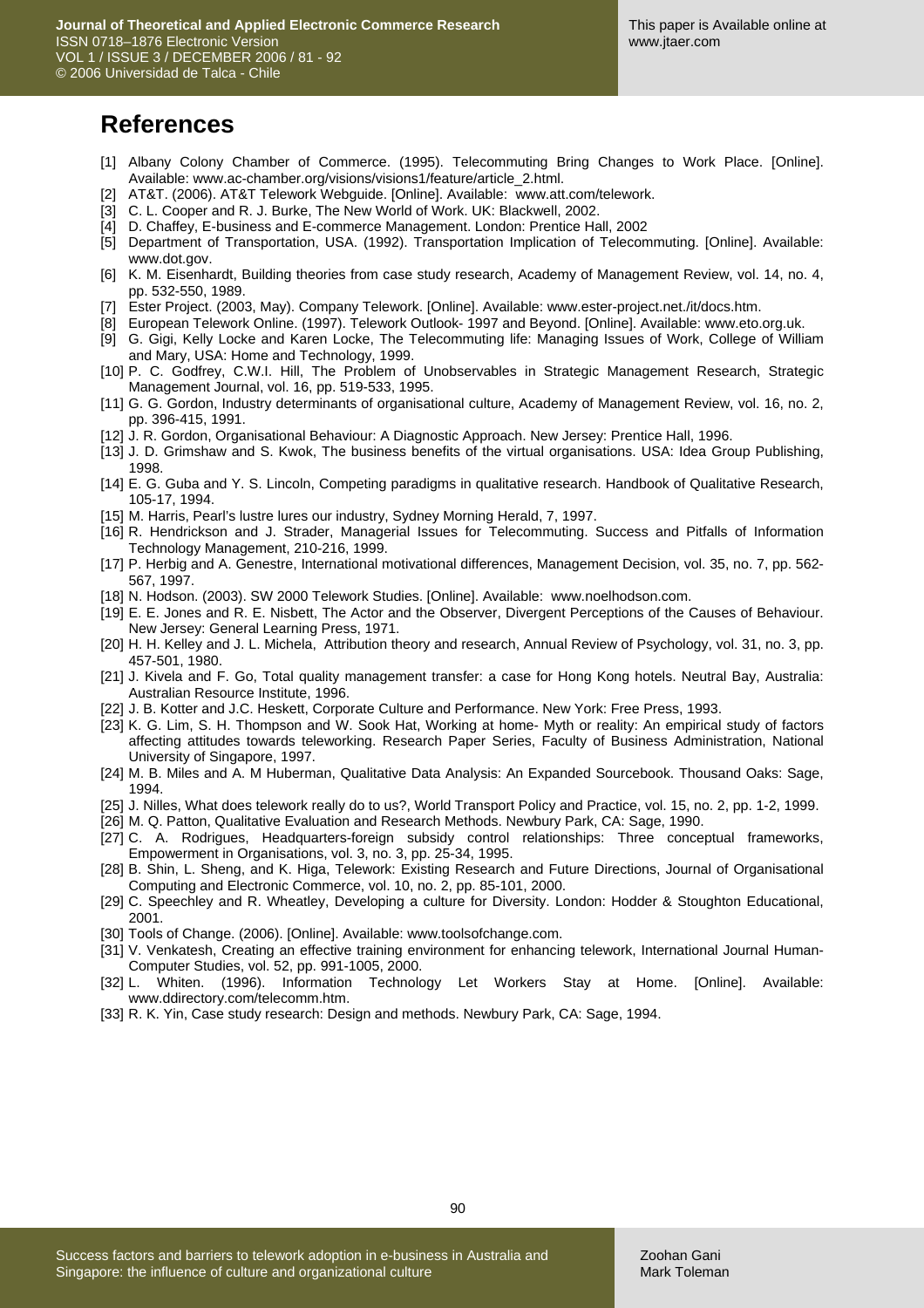# **Appendix**

#### **Organisational Demographics**

Interviewee's position in organisation \_\_\_\_\_\_

Organisation's name

Organisation's address

Main function performed by your organisation:

Number of employees \_

Head office/ Branches \_

**Now I have some general questions to ask in order to understand your function and main role in this organisation** 

Please tell me about the main business function in your organisation.

Years of experience in this industry

Years with the firm

Could you tell me about the hierarchical structure in your organisations e.g. whom do you report to about your work? Do you have any documentation available that outlines this structure?

You conduct business transactions with clients electronically from home part of your workdays, correct?

How often do you perform this?

Are you not afraid that this might affect your future job promotions? Please explain your answer.

How do you handle your fear of resulting in loss of over time or pay for choosing to telework?

Based on your experiences, describe your typical workday at home, where you conduct business entirely on-line with your clients.

Can you share your experiences with me of how telework has been specifically useful in the area of conducting your B2C e-business transactions?

#### **Research issues**

Did the management choose you or did you volunteer to work from home part of your work time, i.e. telework? Why? Is it something to do with the nature of your personality e.g. creative person, self-disciplined and an introvert? What personal goals/aims do your expect for yourself through performing telework in this B2C e-business work setting?

So can I also interpret them as reasons for you to telework in this B2C e-business setting?

Are they any barriers faced in choosing to telework? What were the barriers?

Do you think this new style of work (i.e. working from home) fits into the current organisational culture?

If yes, please explain your choice of answer in detail.

If no, then do you think that the management is trying to transform its cultural scope to fit into this new work style? If yes, then tell me how telework fits into the new cultural scope. Please explain in detail.

Do any of these personal goals/aims that you have mentioned reflect this organisational culture?

If yes, can you tell me which ones are they?

Would you say that if you were able to achieve these personal goals/ aims would you consider yourself successful in conducting your e-business transactions from home?

Do your achieved personal goals act as a proof of success in teleworking? If yes, please explain why. If no, please explain why.

Are there any other factors that may act as a proof of success in teleworking in this e-business setting?